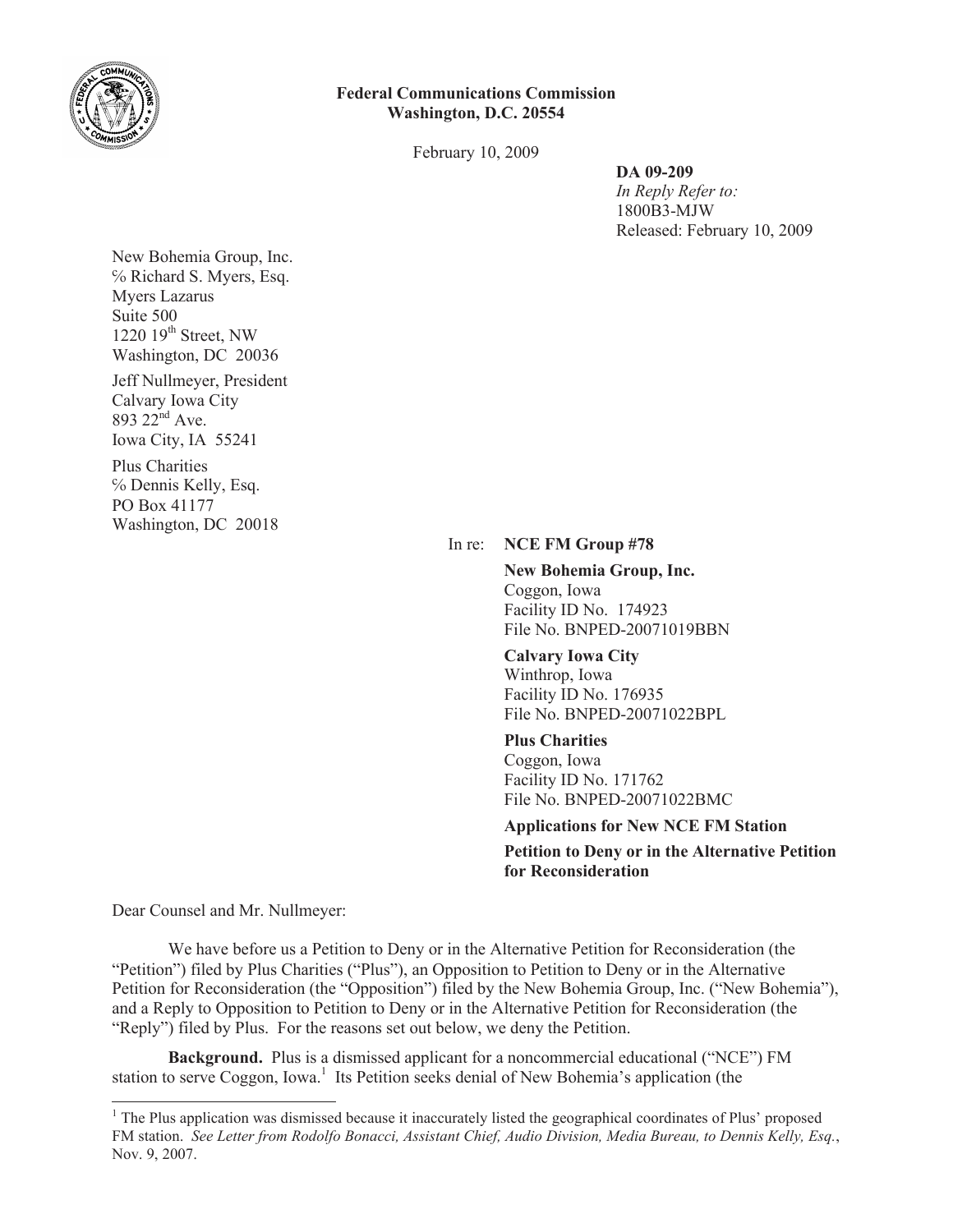"Application"), or, in the alternative, reconsideration of the Commission's designation of New Bohemia as the tentative selectee in NCE FM MX Group #78.

Plus argues that the Application should be denied because: (1) it was signed by a corporate director, rather than a corporate officer, (2) the date of the certification of the technical section of the Application postdated the applicant's certification, and (3) at the time the Application was certified, the Iowa Secretary of State had dissolved New Bohemia as a corporation. Plus also contends that the Application should not have been given a "fair distribution preference" because the technical certification postdated the applicant's certification.<sup>2</sup> Finally, Plus argues that the Application should be designated for hearing to determine the accuracy and truthfulness of New Bohemia's certifications. In the alternative, Plus seeks reconsideration of the selection of New Bohemia as a tentative selectee, arguing that the selection should be rescinded pending resolution of a Petition for Reconsideration filed by Plus seeking reinstatement of its defective application.<sup>3</sup>

**Discussion.** *Certification by Corporate Officer.* Plus is correct that Section 73.3513 of the Rules requires that an application filed by a corporation must be certified by a corporate officer, and that Michael Richards, who certified the Application, is a director of New Bohemia and not an officer.<sup>4</sup> Plus, however, has cited no case in which the Commission has denied an application because it was certified by a corporate director.

The two cases cited by Plus,<sup>5</sup> in its Petition, for the proposition that the Application was defective because of improper certification are not controlling here. In *Phillips*, the person signing the application had no relationship to the applicant,<sup>6</sup> whereas, here, Mr. Richards is a member of the New Bohemia board of directors. In *Snyder,* a Low Power FM application was dismissed because the applicant did not have corporate status before it filed its application.<sup>7</sup> Here, however, New Bohemia was formed as a corporation before the Application was filed.

The cases cited by Plus in its Reply<sup>8</sup> are likewise inapposite. In *Lundborg*, a late-filed amendment to an FM broadcast application was rejected under the Commission's "hard look" policy, in effect at the time, which policy rejected "without recourse to *nunc pro tunc* acceptance, applications submitted without proper signature."<sup>9</sup> The hard look policy, however, does not apply to applications for an NCE new station construction permit–the case here. In *Schorsten,* a cellular radio lottery case, the applicant was an individual whose attorney signed on his behalf. The case was decided under Section 1.743 of the Rules<sup>10</sup> governing the circumstances under which attorneys may sign applications.<sup>11</sup> It did not, as here, involve a certification by a corporate director. Moreover, Section 1.743 is inapplicable to the type of application at issue here.

In both *Phillips* and *Snyder*, the Commission dismissed the applications because the certifying party was not an "officer, director, or board member" of the applicant, thus reflecting that certification by a director would have sufficed to meet the intent of Section 73.3513 of the Rules.<sup>12</sup> New Bohemia recites that its board of directors voted unanimously to file the Application and, thereafter, formed a committee,

<sup>6</sup> The renewal application was signed by an individual identifying herself as "owner" whereas she was "not an owner, officer, director, or board member" of the licensee. *Phillips*, 22 FCC Rcd at 11562.

7 *Snyder,* 20 FCC Rcd at 12069.

8 *Susan Lundborg*, Hearing Designation Order, 2 FCC Rcd 3895 (1987) ("*Lundborg"*); *Bruce M. Schorsten*, Letter, 3 FCC Rcd 4409 (1988) (*Schorsten*).

9 *Lundborg,* 2 FCC Rcd at 3895.

<sup>10</sup> 47 C.F.R. § 1.743.

<sup>11</sup> *See Schorsten*, 3 FCC Rcd at 4409-4410.

<sup>12</sup> *Phillips*, 22 FCC Rcd at 11562 (emphasis supplied); *Snyder*, 20 FCC Rcd at 12069 (emphasis supplied).

<sup>2</sup> *See* Petition at 2*.*

<sup>3</sup> *See id.* at 7.

<sup>4</sup> *See id.* at 3; 47 C.F.R. § 73.3513(a).

<sup>5</sup> Petition at 3 (citing *John Phillips*, Letter, 22 FCC Rcd 11562 (MB 2007) ("*Phillips*") and *Vernon T. Snyder,* Letter, 20 FCC Rcd 12066 (MB 2005) ("*Snyder*")).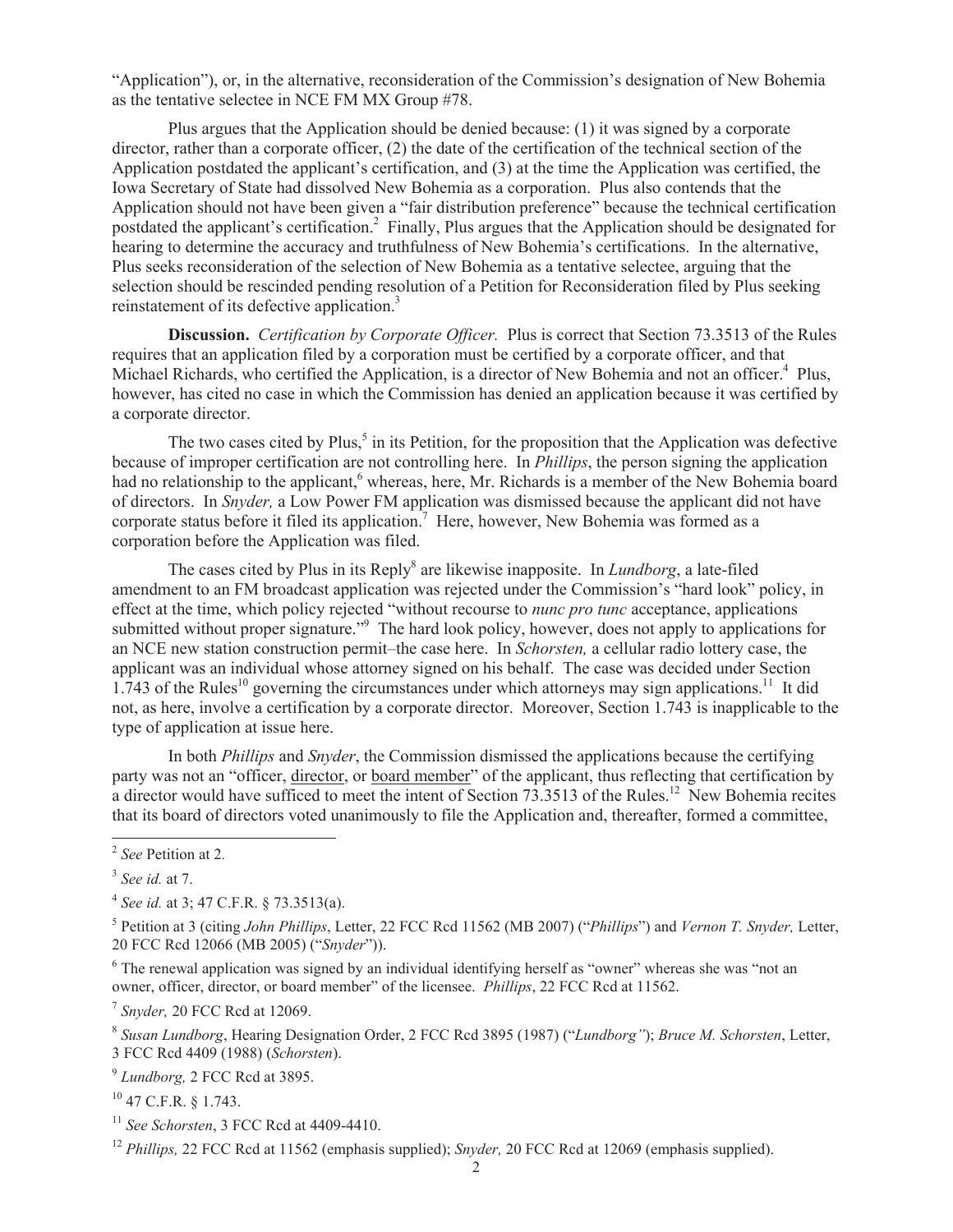with Mr. Michael Richards as chair, to prepare the Application documents and to execute them on New Bohemia's behalf.<sup>13</sup> In short, the New Bohemia board entrusted the Application filing to one of its own, rather than to a subordinate officer.<sup>14</sup> Given his delegated authority, Mr. Richards, on behalf of the corporation, was as capable as a corporate officer to ensure that "the applicant has personally reviewed the application and can be held responsible for the truthfulness and accuracy of the application."<sup>15</sup> Accordingly, we find Mr. Richards qualified to certify the Application on New Bohemia's behalf and decline to dismiss it, as Plus requests, because it was certified by a director rather than an officer.

*Certification Dates.* The certification date on the Application predates the certification date on the technical portion by three days.<sup>16</sup> Therefore, Plus argues, Mr. Richards could not have truthfully certified that all statements in the Application were true, complete and correct because–at the time Mr. Richards certified the Application–the technical portion had not yet been completed. In so claiming, Plus relies on the statement in *WMOZ, Inc.* that "no material may be added to an application once it has been signed by the licensee  $\ldots$  unless the application is thereafter redated, resigned and reverified."<sup>17</sup> Plus, however, has not shown that material was added to the technical portion of the Application after Mr. Richards certified it. Neither has Plus refuted Mr. Richard's declaration that he prepared the nonengineering portion of the Application, dated it October 16, 2007, and thereafter, reviewed the technical portion of the application, but, through inadvertence, neglected to "re-date" his certification after his review of the technical portion.<sup>18</sup>

We do not agree with Plus that *WMOZ* is applicable here. As New Bohemia notes, this is not a case of "materials being added to paper applications after signature, or signing a paper application form in blank."<sup>19</sup> Yet, Plus claims that the mere discrepancy in dates between the technical and non-technical portions of the application constituted misrepresentation by New Bohemia. It cites a "line of cases" where certification of an application was at issue.<sup>20</sup> These cases are inapposite. None involves an instance in which, as here, an applicant reviewed and approved the entire application but, through inadvertence, did not "re-date" the non-technical portion of the application which the applicant had prepared, and dated, earlier.<sup>21</sup> In order to sustain its claim of misrepresentation, Plus had the burden to

<sup>20</sup> Petition at 4.

<sup>13</sup> *See* Opposition at 2, 3.

<sup>&</sup>lt;sup>14</sup> It would be anomalous to conclude that a board of directors–which has plenary authority to appoint officers and delegate particular functions to such officers–itself lacks the authority to perform those functions. *See* Black's Law Dictionary, 8<sup>th</sup> Ed.: "Director: "[a] person appointed or elected to sit on a board that manages the affairs of a corporation or other organization by electing and exercising control over its officers."

<sup>15</sup> *1998 Biennial Review – Streamlining of Mass Media Applications, Rules and Procedures*, Memorandum Opinion and Order, 14 FCC Rcd 17525,17544 (1999).

<sup>16</sup> *See* Application, FCC Form 340, § VI-VII.

<sup>17</sup> Petition at 4 (quoting *WMOZ, Inc.* 36 FCC 201, 218 (1964)).

<sup>18</sup> *See* Opposition, Ex. 1.

<sup>&</sup>lt;sup>19</sup> Opposition at 4.

<sup>21</sup> In *American International Development,* 75 FCC 2d 67 (ALJ 1979) *aff'd in part and rev'd in part*, Memorandum Opinion and Order, 75 FCC 2d 109 (Rev. Bd. 1979), *modified on other grounds,* Memorandum Opinion and Order, 86 FCC 2d 808 (1981), *aff'd without opinion sub nom. KXIV, Inc. v. FCC*, 704 F.2d 1294 (D.C. Cir. 1983), the applicant certified a blank application form without ever seeing the technical or non-technical portions of the application. In *Badlands Broadcasting Co.,* 60 FCC 2d 353 (Rev. Bd. 1976), there were multiple documents– balance sheets, bylaws, etc.– that bore dates after the date the applicant certified the application, and the applicant had signed an amendment "in blank" without seeing the contents thereof. In *Lansing Community College*, Hearing Designation Order, 3 FCC Rcd 5491 (MMB 1988) ("*Lansing"*), a basic qualifications issue was added on facts similar to those present here. The issue was not resolved, however, in the *Lansing* proceeding, and, in a subsequent proceeding involving the same applicant, the Mass Media Bureau declined to reinstate the issue. *See American Indian Broadcast Group, Inc*., Hearing Designation Order, 5 FCC Rcd 7087, 7088 (MMB 1990). *Post Newsweek Stations, Florida, Inc. (WJXT)*, 54 FCC 2d 254 (Rev. Bd. 1975), involved backdated exhibits and a "sham" applicant who executed an application with the date left blank and later allegedly "certified" it by telephone. *See Post Newsweek Stations, Florida, Inc. (WJXT)*, Summary Decision, 56 FCC 2d 491 (ALJ 1975). *Cf. Post Newsweek Stations, Florida, Inc. (WJXT),* Memorandum Opinion and Order, 56 FCC 2d 489 (1975). In *Triangle Broadcasting*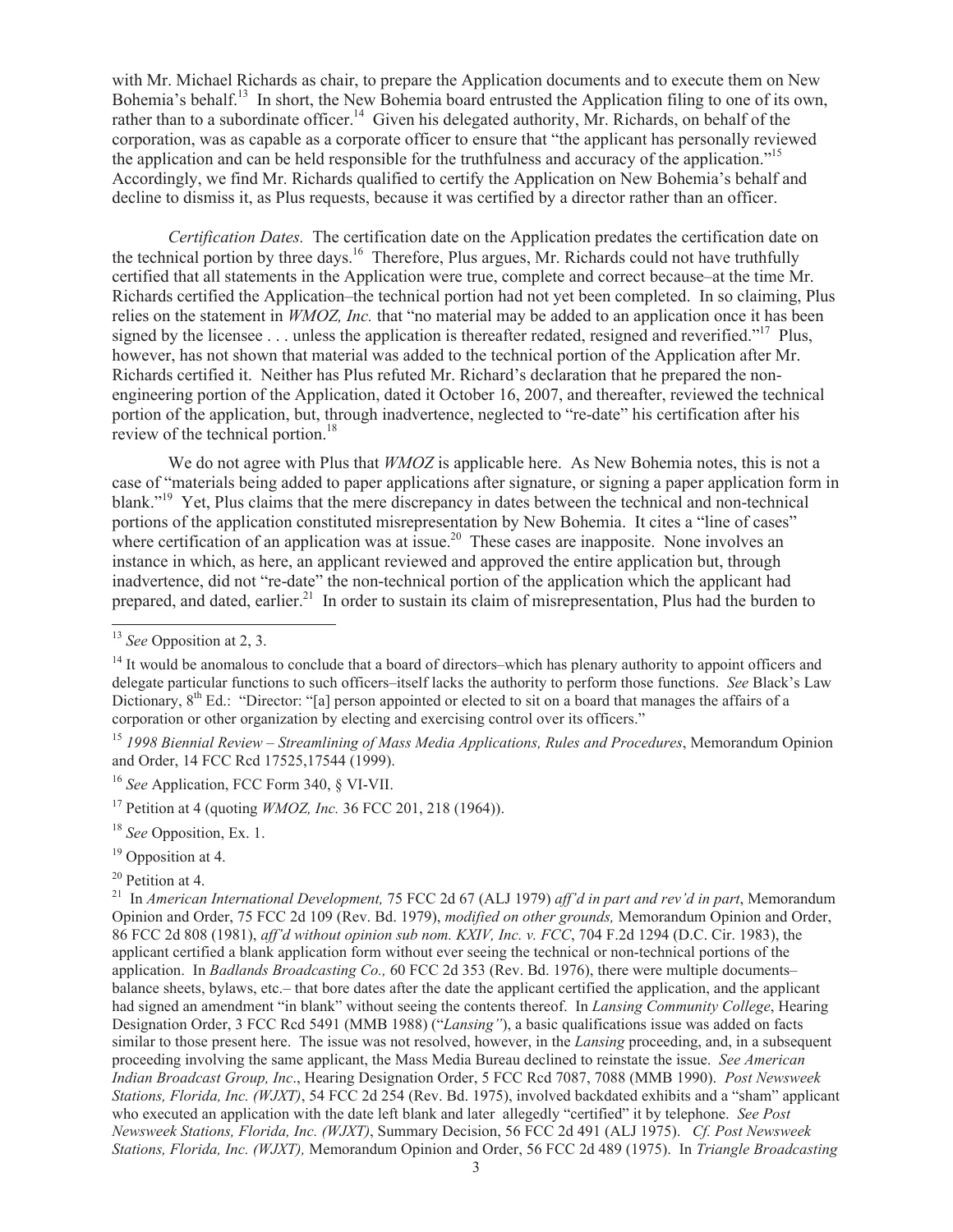establish, *prima facie*, that the date discrepancy reflected an intent to deceive the Commission.<sup>22</sup> It has failed to do so. Mr. Richards has attributed the date discrepancy to inadvertence, and Plus has not shown otherwise. Inadvertence or carelessness does not establish intent to deceive.<sup>23</sup> Plus' claim of misrepresentation is, therefore, rejected.

*Corporate Dissolution.* The Iowa Secretary of State administratively dissolved New Bohemia Group, Inc., for failure to file a "2007 Biennial Report."<sup>24</sup> New Bohemia then filed the report and the corporation was reinstated *nunc pro tunc* the date it was dissolved.<sup>25</sup> Plus contends that, because the corporation was administratively dissolved at the time the Application was filed, New Bohemia misrepresented a material fact when Mr. Richards certified the Application listing New Bohemia as a corporation. It urges that we should, therefore, dismiss the New Bohemia Application or designate it for hearing.<sup>26</sup> Precedent does not support Plus' position.

In general, the Commission will not consider issues of a licensee's compliance with the requirements of state corporate law unless a challenge to an applicant's corporate status has been made in state court.<sup>27</sup> No such challenge has been raised with respect to New Bohemia. Moreover, Plus has offered no evidence that Mr. Richards was aware of the administrative dissolution of the corporation when he executed the Application, much less that he intentionally misrepresented New Bohemia's corporate status.

The circumstances here parallel those in *Fatima Response, Inc.* ("*Fatima*"),<sup>28</sup> where an applicant corporation had been dissolved by the state corporate authorities for failure to pay an annual filing fee. A competing applicant alleged that the corporate dissolution was a basis for disqualifying the applicant on misrepresentation grounds. In response, the applicant furnished opinion of counsel regarding the status of the corporation under state law and a declaration by the person certifying the application that he was unaware of the dissolution. The Commission found that the applicant had not misrepresented its corporate status and declined to dismiss the application. Here, we credit Mr. Richards' declaration that he was unaware of the corporate dissolution when he certified the Application and note local counsel's opinion that New Bohemia Group, Inc., remained a *de facto* corporation under state law, notwithstanding its dissolution for failing to file an annual report.<sup>29</sup> As in *Fatima*, we find no intent to deceive the Commission when Mr. Richards certified the Application, and reject Plus' fly-specking argument to the contrary. Moreover, inasmuch as New Bohemia's corporate status was restored *nunc pro tunc,* and because it remained a *de facto* corporation under state law during the dissolution period, the administrative dissolution of the corporation had no effect on New Bohemia's entitlement to a fair distribution preference.

*Co*., 49 RR 2d 1601 (ALJ 1981), the presiding judge added a certification issue only after reviewing affidavits which established "there is no evidence that [the applicant] personally reviewed this matter [the engineering section of the application]." *Id.* at 1602.

<sup>22</sup> *See Fox River Broadcasting, Inc.*, Order, 93 FCC 2d 127, 129 (1983); *Scott and Davis Enterprises*, Decision, 88 FCC 2d 1090, 1099 (Rev. Bd. 1982). ("Misrepresentation and lack of candor charges are very grave matters. They ought not be bandied about. The duty to come forward with a *prima facie* showing of deception is particularly strong where a misrepresentation issue is sought. (Citation omitted.) The petitioner must also make a demonstration of a desire, motive, or logical reason to mislead in order to have an issue added. The Commission will not infer actual or attempted deceptions or improper motives from an enumeration of alleged application errors, omissions, or inconsistencies, accompanied by speculation and surmise but lacking factual support." (Citation omitted.))

<sup>23</sup> *See*, *e.g.,* Gary *D. Terrell*, 102 FCC 2d 787 (1985); *OPUS Media Group*, 11 FCC Rcd 15485 (1996).

<sup>24</sup> Petition, Ex. B.

<sup>25</sup> *See* Opposition Ex. 2.

 $26$  Petition at 5-6.

<sup>28</sup> *Fatima Response, Inc.*, Memorandum Opinion and Order, 14 FCC Rcd 18543, 18546 (1999), *recon. dismissed*, 15 FCC Rcd 10520 (2000).

<sup>29</sup> *See* Opposition at 3 and Ex. 2.

<sup>27</sup> See *Aspen FM, Inc.*, Memorandum Opinion and Order, 12 FCC Rcd 17852, 17855 (1997) (citing *North American Broadcasting Co., Inc.,* 15 FCC 2d 979 (1969)).